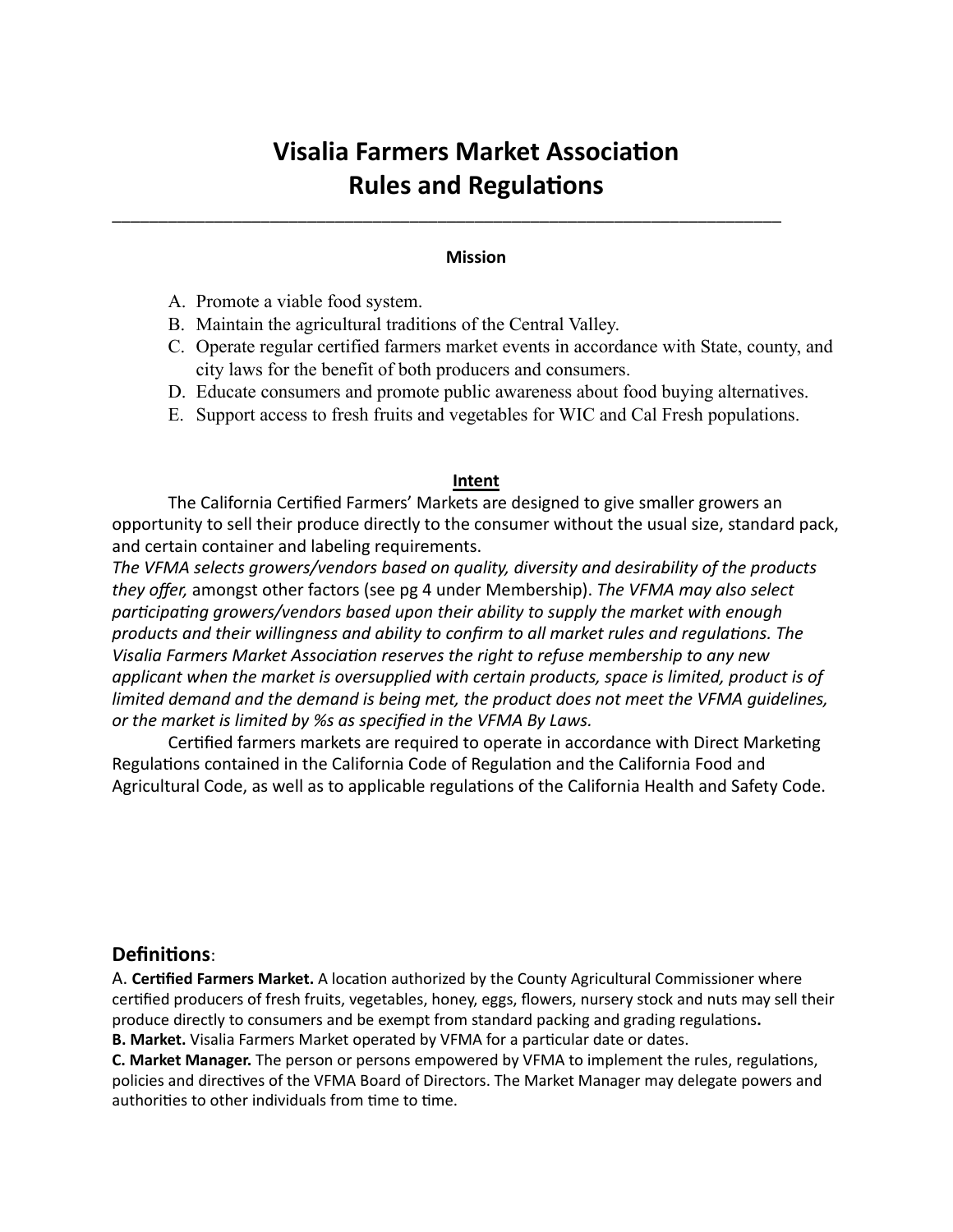**D. Certified Producer Member.** A person authorized by the County Agricultural Commissioner to sell agricultural products (fruits, vegetables, honey, eggs, flowers, nursery products and nuts) directly to consumers at a Certified Farmers Market. Such products must be produced upon land controlled by the Certified Producer. The Producer may be, for the purposes of this article, a person, partnership, corporation or any other entity. This is a voting membership.

**E. Auxiliary Member.** A person, other than a Certified Producer, a Per Diem Vendor, or a Community Organization, selling goods and/or services for a profit. This is a voting membership.

**F. Per Diem Vendor**. A person, other than a Certified Producer, Auxiliary Vendor, or Community Organization, selling goods and/or services for a profit on a per market basis or a person or entity authorized by VFMA to offer food primarily intended for consumption at the Market and/or additional products as approved by the VFMA Board of Directors. This is a non-voting membership.

**G. Community Organization.** An organization which has applied and been approved by the VFMA Board of Directors and follows community group market policy and rules.

H. Participant. A person authorized by VFMA to offer products, goods or services at the Market. For purposes of these Regulations, the term "person" includes an individual, partnership, corporation, limited liability company, or any other kind of entity or business organization.

**I. Required Documents.** Documents that the VFMA requires of its Participants, and consist of but not limited to the following: Seller's Permit (Auxiliary and Per Diem); Business License (Auxiliary and Per Diem); Insurance Certificate; a signed or initialed copy of these Regulations; Annual Letter of Intent; Producer Certificate (Certified); and the Additional Required Documents applicable to the Participant's classification as set forth in the in the VFMA Rules and Regulations for that classification.

**J. Additional Required Documents for Certified Producers.** If the Certified Producer represents any product as "organic," the written authorization from the CCOF or other certifying organization. In addition to the foregoing, a participant must provide, upon request by an enforcing officer or the Market Manager, any certificate, documentation, information or identification that may be reasonably required to show that the requirements of law and of these regulations are being met.

**K. Seller's Permit.** A valid permit issued by the State of California to vendors selling taxable items. NOTE: All vendors selling taxable items must display their Seller's Permit, which must indicate their market location, and must have a copy of their tax identification number on file with the VFMA Market Manager.

**L. Business License.** A current license issued by the City of Visalia to transact business for a stated period (which shall include the applicable Markets), in conformity with the provisions of ordinances of the City of Visalia. 

**M. Rules and Regulations.** These Regulations, as may be amended from time to time.

**N. Annual Letter of Intent.** Annually submitted form, indicating intentions for expansion or retraction or products being sold at VFMs, subject to approval.

**O.** Producers Certificate- As authorized by the County Agricultural Commissioner.

**P. Consumer.** A person who purchases products for private household use, or for non-profit sale or distribution, but not a person who purchases products for commercial sale, distribution, or processing into other food products for resale.

**Q.** Employee. With the exception of members of the Immediate Family, as defined below, persons employed by the seller on a regular basis.

**R. Immediate Family.** Parents, children, grandparents, grandchildren, and, in addition, any other person regularly residing in the Producer's household.

# **Certified 1. Certified Agricultural Products-**

Agricultural products, which are certified under the jurisdiction of the County Agricultural Commissioner relative to inspection and verification of compliance with the provisions of this article, include fresh fruits, nuts, vegetables, shell eggs, honey, flowers, herbs and nursery stock. Nursery products require a nursery license issued through the Ag. Department. Only certified produce can be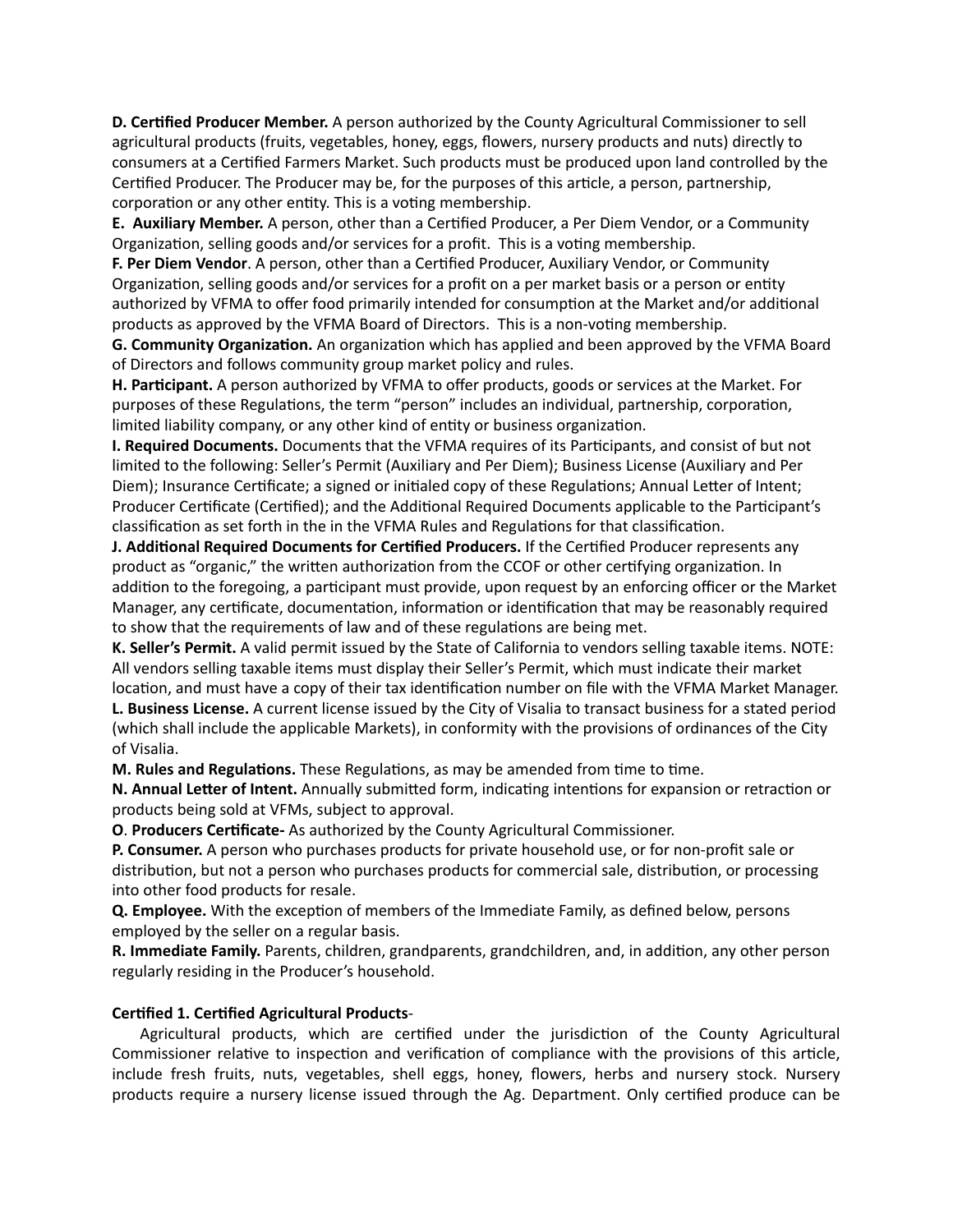sold. Resale of produce or commissioned sell of produce is prohibited.

**Second Cert.** While selling his/her own certified produce, a merchant may sell produce from one other certified producer, who is also a member of the VFMA. In this case, both certificates must be displayed and produce must be clearly separated. The selling merchant must have a letter from the second party, which authorizes permission to sell. A copy of this authorizing letter must be given to the market manager. Commissioned sales and buying and selling between certified producers is prohibited, however a certified producer who is performing the selling may charge the other certified producer cost sharing expenses related to the transportation and sell of products.

**Organic Certification.** If you advertise as "organically grown" you must be certified by a third party inspection agency and registered with the state of California as an organic grower. Supporting documentation must be clearly posted during market hours and provided to the Market Manager. You may however advertise "no sprays or pesticides used."

#### **Certified 2. Non-Certifiable Agricultural Products-**

Non-Certifiable agricultural products include all certified agricultural products that have been processed, those products other than certified agricultural products noted above from any tree, vine or plant and their flowers (including processed products), livestock (including rabbits) and livestock products, and fish and shellfish produced under controlled conditions in waters or ponds located in California.

Although these products are not "certified", they must have been produced or derived from plants or animals raised or produced by the producer. These non-certifiable processed agricultural products include, or have added to them a limited number of ingredients or additives that act only as preservatives or are essential in the preparation of the product.

- 1. If applicable, sellers of non-certifiable agricultural products must obtain a certified producer's certificate for the fresh product from which the processed product was derived.
- 2. Shelled nuts, raisins, and dried fruit and vegetables must be placed in clean, plastic bags with the appropriate IRQ labels attached. Dried fruits must declare if sulfur has been used in the drying process.
- 3. Fresh cured olives and fresh extracted juices must be placed in clean and sterile jars or commercial containers. They must also have the appropriate IRQ labels attached, along with the warning: MUST BE REFRIGERATED

# Auxiliary 1. Processed foods -

Processed foods such as baked goods, breads, jams, jellies, relishes, blended juices, pickled products that that are not derived from a Certified Producers Certificate.

#### **Auxiliary 2. Live Animals-**

Live animals do not have to be certified at this time. They must, however, be positioned at least 25 feet from the nearest produce sales.

# **Auxiliary 3. Crafts-**

Crafts may be sold at the VFMA if the following conditions are met:

- a. Articles must be handmade, be of an original or unique design, and be produced or made by the seller.
- b. The component materials must be sufficiently modified from their original state to demonstrate fine craftsmanship.

**Per Diem 1. Hot Food/Concessions-** Hot food and beverage items ready for immediate consumption.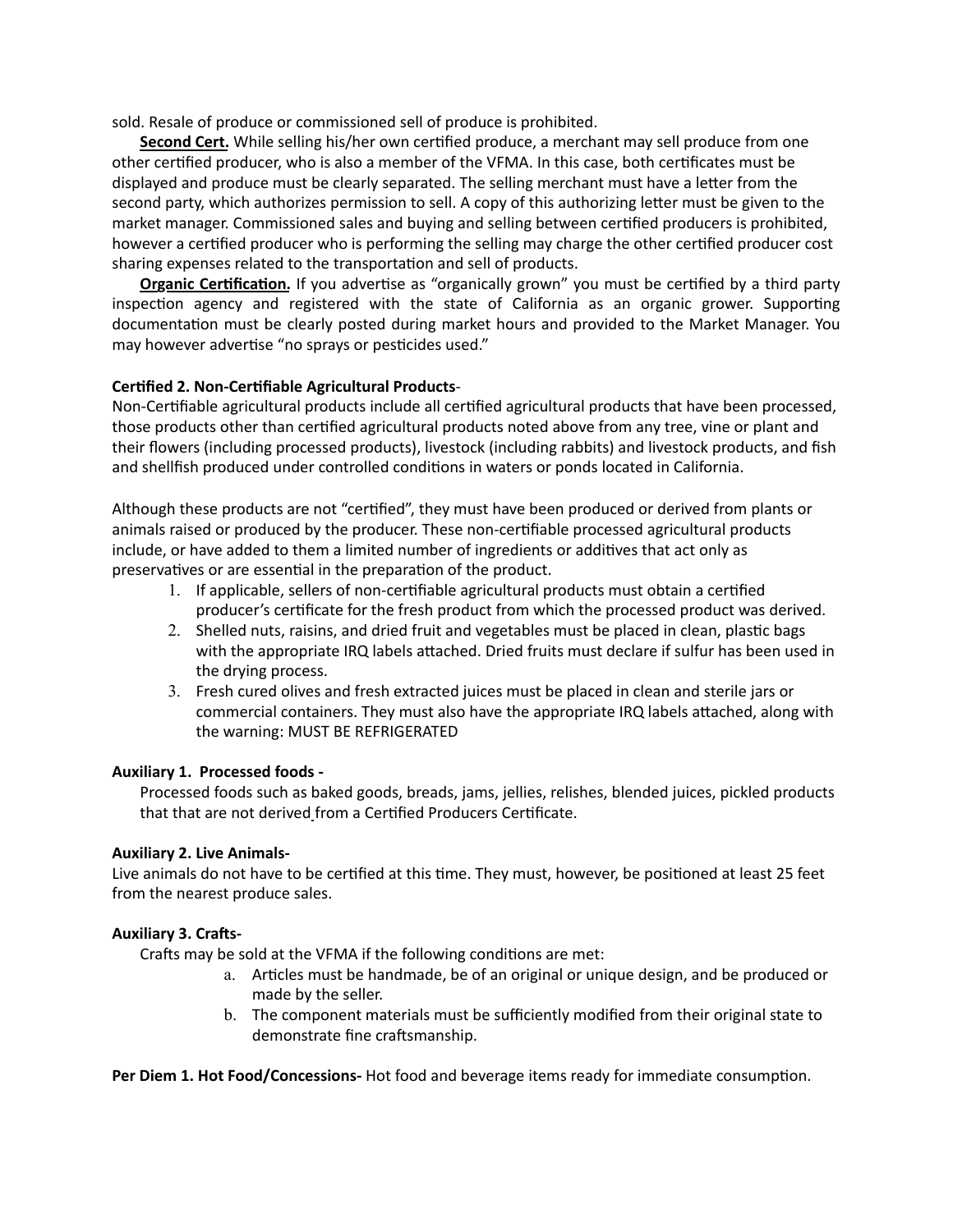**Per Diem 2. Miscellaneous-** Additional non-voting market vendors approved on a daily basis and paying a daily rate to sell products that meet with the VFMA By Laws and Rules and Regulations, and that are approved by the VFMA Board of Directors.

# **Community Groups-**

See attached Community Group Market Policy and Registration Form.

# **Membership**

The Visalia Farmers Markets are operated as an association in accordance to By-Laws and State, Local and Market Rules and Regulations. It is governed by elected officers and managed by a contracted market manager.

To become an approved seller at the market, a prospective seller must complete an application to sell. Membership applications will only be accepted from the actual certified grower, non-certifiable agriculture producer, and auxiliary merchant, or per diem applicant business owner. All items intended for sale shall be listed on the application and only those items approved for sale will be allowed to be sold. Expansion of products sold at market must be approved by Board of Directors.

Applications to sell are due by the 15 set of each month. The application is then reviewed and voted on by our Board of Directors the following month at our monthly board meeting that occurs the third Monday of each month. Applicants will be notified of the Board's Decision within 10 days of each respective meeting. The application process can take up to 6 weeks.

Approval for membership is determined with the following priority.

- 1. Locality
- 2. Size of farm and/or business
- 3. Preference for growers with no prior violations
- 4. Desirability of/ demand for product
- 5. Product mix
- $6.$  Length of stay
- 7. Fresh products

If approval is granted,

\$ 50.00 membership fee due within 30 days of membership approval and cannot start until paid.

A \$ 50.00 membership fee is required each Nov. and due not later than Dec. 1 with the annual letter of intent. This fee entitles one vote (Certified and Auxiliary members) on the policies set by the Association.

Each year all members must complete and submit the VFMA annual letter of intent (ALOI) to the market office in October, indicating their plans to sell at the market the following year, an approximation of attendance dates, and a list of the products they would like to sell (including any new products not previously sold (approval is not guaranteed) and any deletion of products previously sold).

# **Required Paperwork per Vendor Type**

*Copies of all required paperwork must be provided to the market manager and kept updated by the VFMA member.* 

# Certified Agricultural Vendors

 $\Box$  Producers Certificate-The official embossed certificate must be displayed at the CFM stall. The certificate, or photocopy, must be carried when transporting produce to the market. The VFMA Market Manager must be provided with a photocopy of the certificate.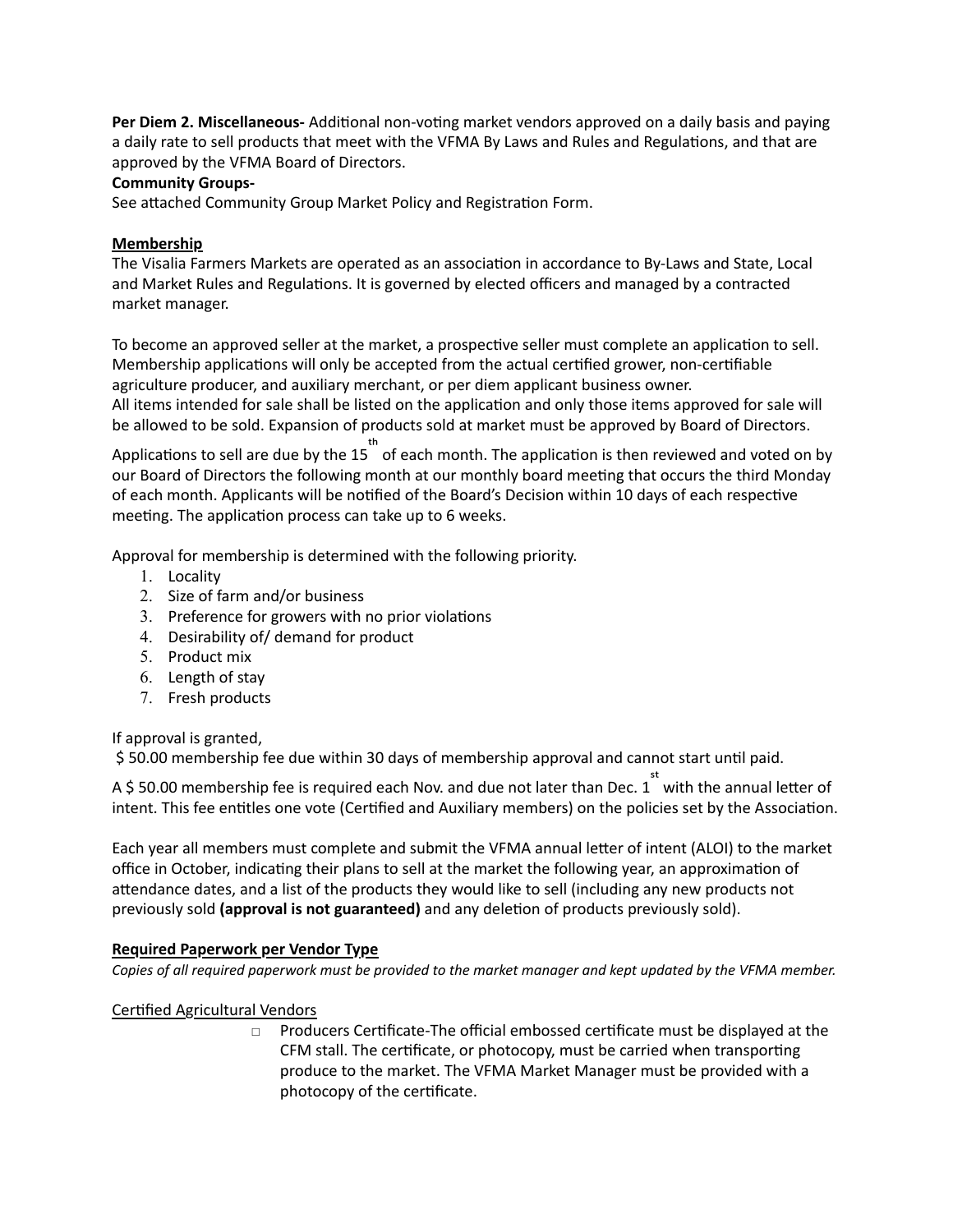- $\Box$  Signed acknowledgement of VFMA Rules and Regulations
- □ ALOI
- □ Proof of auto insurance

#### Non-Certifiable Agriculture Vendors

- $\Box$  Producers Certificate-The official embossed certificate must be displayed at the CFM stall. The certificate, or photocopy, must be carried when transporting produce to the market. The VFMA Market Manager must be provided with a photocopy of the certificate.
- $\Box$  Signed acknowledgement of VFMA Rules and Regulations.
- □ Nursery license (if applicable)
- $\Box$  Applicable health and processing permits, licenses, and seals
- $\Box$  Proof of traceability and production within CA
- □ ALOI
- □ Proof of auto insurance

#### Auxiliary Vendors

Sellers permit- Board of Equalization Tax registration certificate- City of Visalia Necessary Health Permits (when applicable) Proof of traceability and production within CA

□ Signed acknowledgement of VFMA Rules and Regulations. ALOI Proof of auto insurance

#### Per Diem Vendors

Sellers permit- Board of Equalization Tax registration certificate- City of Visalia Necessary Health Permits (when applicable) Proof of traceability and production within

 $\Box$  Signed acknowledgement of VFMA Rules and Regulations. ALOI Proof of auto insurance

#### **Stall Space and Fees and Market Attendance**

- $\clubsuit$  Market manager assigns spaces. Seasonal or inconsistent vendors must notify the Market Manager of their return to market at least two Saturdays in advance of desired start date at market. This allows time for a stall space to be prepared.
- $\clubsuit$  One space= one parking space or  $10x10'$  space. Umbrella space=  $5x5'$  space. If necessary, additional space may be granted contingent on space availability and pre-approval by Membership Committee and Market Manager. Limit is three (3) spaces.
- $\clubsuit$  Seasonal and or inconsistently attending vendors will be assigned spaces subject to availability and manager's discretion. There is no guarantee that seasonal vendors will return to the same space each season.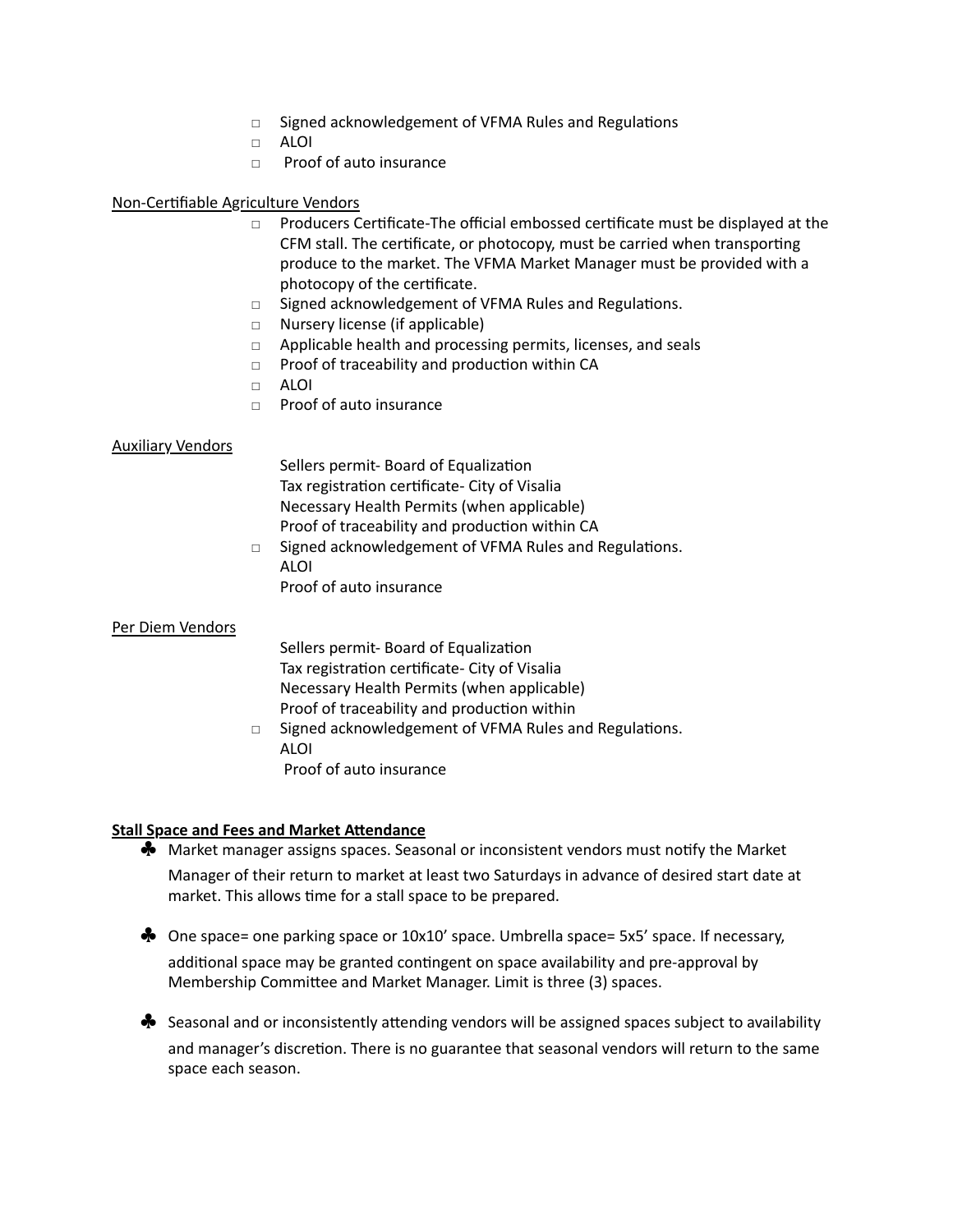$\clubsuit$  Space may be reassigned if two consecutive markets are missed without notification to the market manager.

Vendors who fail to notify the market manager of a cancellation twice in a three-month period or cancel a market 3 times in a 3-month period may permanently lose their stall assignment for that market and have their membership eligibility reviewed by the board of directors.

Failure to notify market manager at least 2 days in advance of market absence, except in case of an emergency, shall result in a fine of \$20.00.

- ◆ Moving vehicles are not allowed in the market foot traffic space **30 minutes before** the market begins and until a minimum of 15 minutes after the market ends AND when there are no longer customers in the market foot traffic space OR until the manager deems it safe to do so.
- $\clubsuit$  If you arrive late, you must accept a spot on the end or carry in equipment and products. If you leave early you must carry out equipment and products to load your vehicle outside of the market.
- $\clubsuit$  Growers must provide their own tables, bags, tarps or umbrellas and change box with sufficient change. All equipment must be set up to meet all safety and health requirements. This includes the presence of canopy weights.
- ◆ A space fee of 6% total gross sales or \$10min. per space (\$5 min. per umbrella space) is due at the end of each market. Per Diem Members pay \$20 per market. In addition, all members pay \$2.00 fee per market to CDFA. Payment must be in cash. Checks will not be accepted.

# **Scales and Prepackaged Items**

If you sell produce by weight, you must use a certified scale regulated by the Ag. Commissioner Weights and Measures Department for each current year. You may also sell by the bunch, basket, or piece. If you sell in closed packages, the package must contain a label that has your name, address, zip, products name, amount or weight.

# **Selling Practices**

Set Up-

- $\clubsuit$  Sellers must arrive no earlier than 2 hours prior and no later than 30 minutes prior to the published opening time of the market.
- ◆ The first row of parking spaces are reserved for our customers. We require vendors to park beyond the first row of parking at all markets.
- ◆ Set up begins one hour before the official start of the market. When the market is on the street set up cannot begin until the streets are barricaded.

Sales- 

 $\clubsuit$  Sales may start at 7:30 am on Saturdays and 4:30 pm on Thursdays if seller chooses.

Clean-Up- 

 $\clubsuit$  All stall spaces must be swept and left in a sanitary condition.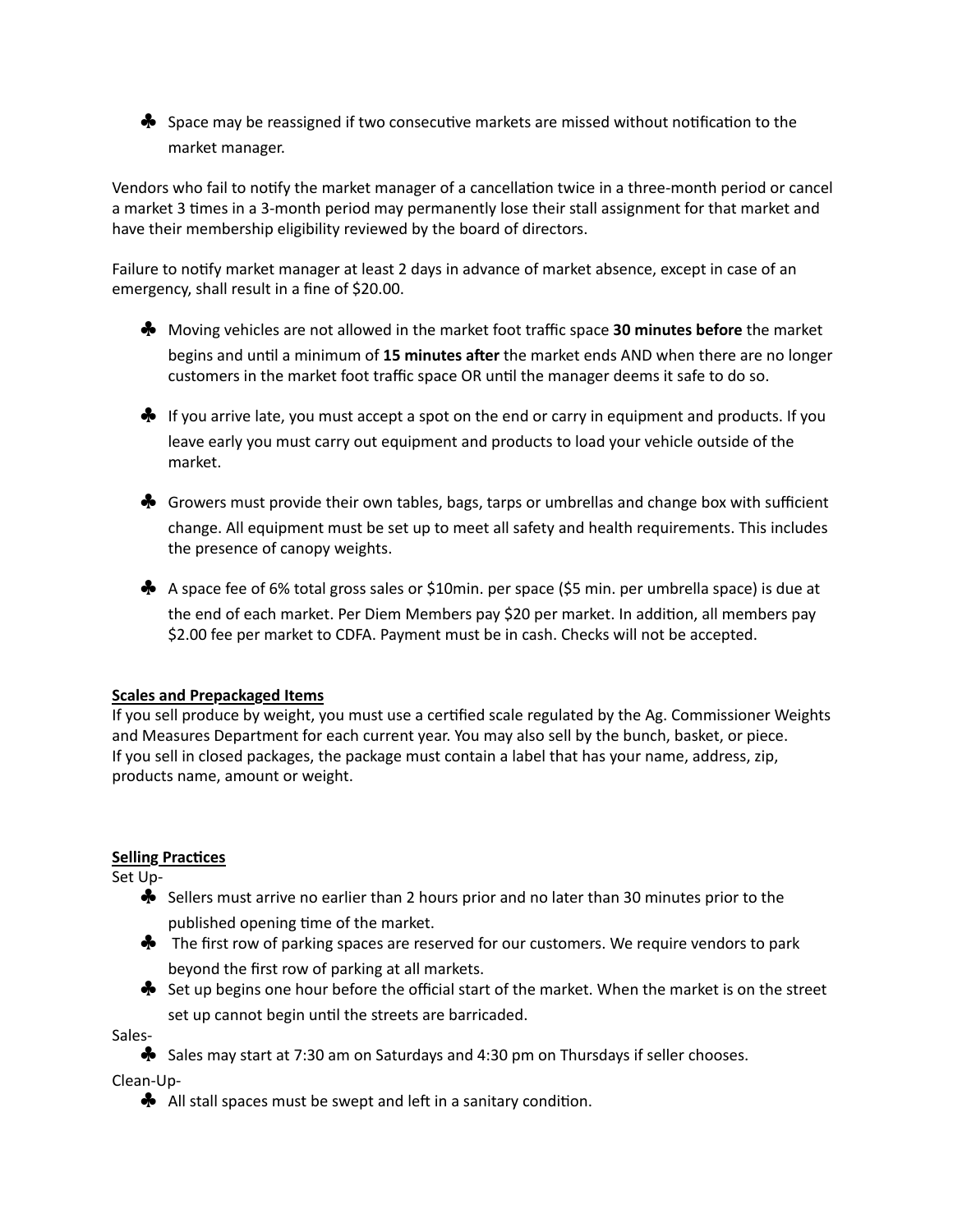- $\clubsuit$  All vehicles must be loaded and the premises vacated within one hour after the official closing time of the market.
- $\clubsuit$  Sellers may leave the market site prior to the published closing time only upon approval from the market manager.
- $\clubsuit$  Seller will be subject to a \$20.00 fine, payable at the next market, if stall space is left in a messy condition.

# Stall fees-

 $\clubsuit$  Must be paid within 30 minutes after the official close of the market.

Signage-

- A sign or I.D tag identifying your business/farm name and county of origin must be posted at the point of sale.
- $\clubsuit$  In addition, all certified agriculture vendors must visibly post the statement " We grow what we sell"
- ◆ Prices of produce and products must be posted and easily seen by the consumer
- ◆ All required permits and licenses must be displayed prominently during selling hours. Seller will be subject to a \$20.00 fine for failure to post the required documents.

# **Code of Ethics**

- $\clubsuit$  Vendors shall act professionally and conduct themselves accordingly.
- $\clubsuit$  Customers shall be treated fairly and with dignity.
- $\clubsuit$  Profanity or shouting by a vendor can result in a Market citation.
- $\clubsuit$  The market manager shall handle irresolvable disputes.
- $\clubsuit$  The market manager may require a vendor to refund a customer up to \$20.00 to resolve a dispute. Manager's decisions are final.
- ◆ No unsupervised children shall be allowed to run around the market and adjacent areas.
- ◆ No skateboarding shall be allowed in the market foot traffic areas.
- $\clubsuit$  No pets will be brought to the market.
- $\clubsuit$  No smoking shall occur within the market.
- ◆ Individuals will not verbally "run down" fellow vendor's produce in order to increase their own sales.
- $\clubsuit$  No "hawking" is permitted. (This means you may not carry around and offer goods for sale or advertise your product by shouting or calling out to customers potentially distracting them from other vendors)

# **Hours of Operation**

1. Thursday Evening Market Seasonal with daylight savings time Set up: No earlier than 4:00 pm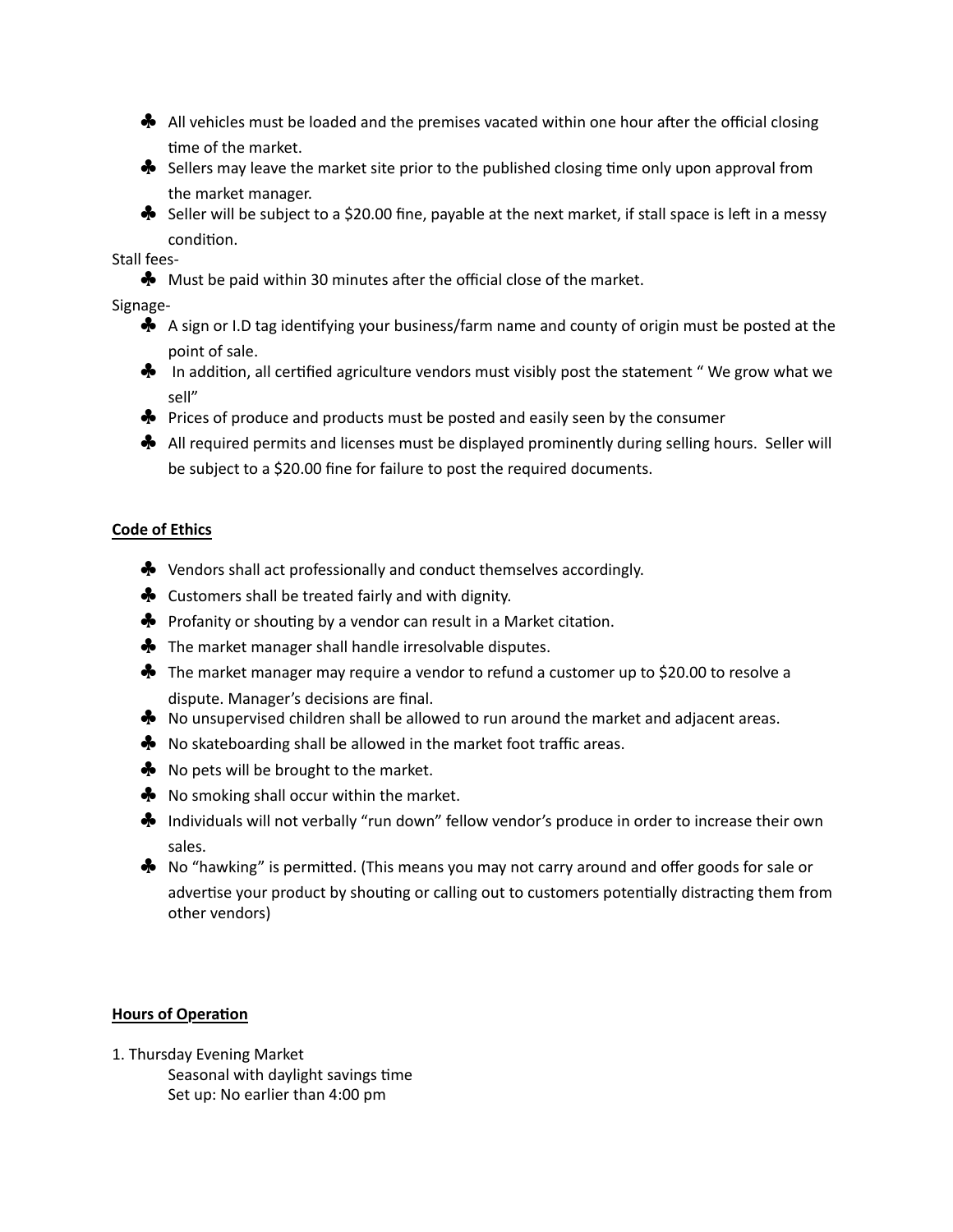Market Hours March through Sept.: 5:00-8:00 pm Vendors may start selling at 4:30 pm

2. Saturday morning Market

Year-Round Rain or shine Set up: begins at 7 am Market Hours: 8:00- 11:30 am Vendors may start selling at 7:30 am

# **Health, Safety and Standardization Laws**

Health- 

It is the responsibility of each individual vendor to remain up to date and in compliance with County and State Health Regulations that are subject to change.

The following are specifications of the VFMA:

- ◆ Any samples given of dried or shelled produce must be offered from a closed or covered container that no one can reach into, and must be handled with the aid of plastic gloves, tongs, or toothpicks.
- $\clubsuit$  Freshly cut samples must be accompanied by these sanitary facilities: fresh water to wash and clean utensils, washing facilities for the growers' hands, soap dispenser, paper towels, and a system for catching the used water.
- $\clubsuit$  Samples must be kept in a covered container and toothpicks or forks must be provided to handle the samples.
- $\clubsuit$  Trash receptacles must be provided for the toothpicks, forks, and leavings.
- A grower, except when using clean plastic gloves or tongs, may not handle samples.
- $\clubsuit$  Whole samples may be given without these requirements as long as the sample is clean and free of toxic sprays. The grower cannot handle these samples.
- $\clubsuit$  Never handle money and then produce that is not normally washed.

Safety-

- $\clubsuit$  No produce may be placed directly on the ground.
- $\clubsuit$  Displayed produce must be at least 18" off the ground.
- $\clubsuit$  Tables and displays must be arranged to prevent tripping.
- Any cords or tripping hazards must be properly taped down.
- $\clubsuit$  Tarps and Umbrellas must be fastened or anchored to prevent falling down or tipping over in wind.
- ◆ No canopies or umbrellas can be set up in strong wind.
- $\clubsuit$  Empty boxes and containers must be stacked by merchant's vehicle to prevent tripping.
- $\clubsuit$  All trimmings and leaving must be swept up from where customer walk.
- $\clubsuit$  If creating trash, each vendor must provide a trash receptacle.
- $\clubsuit$  No water may be dumped or drained where customers walk.
- $\clubsuit$  No vehicles are allowed in the market area other than for loading and unloading of goods and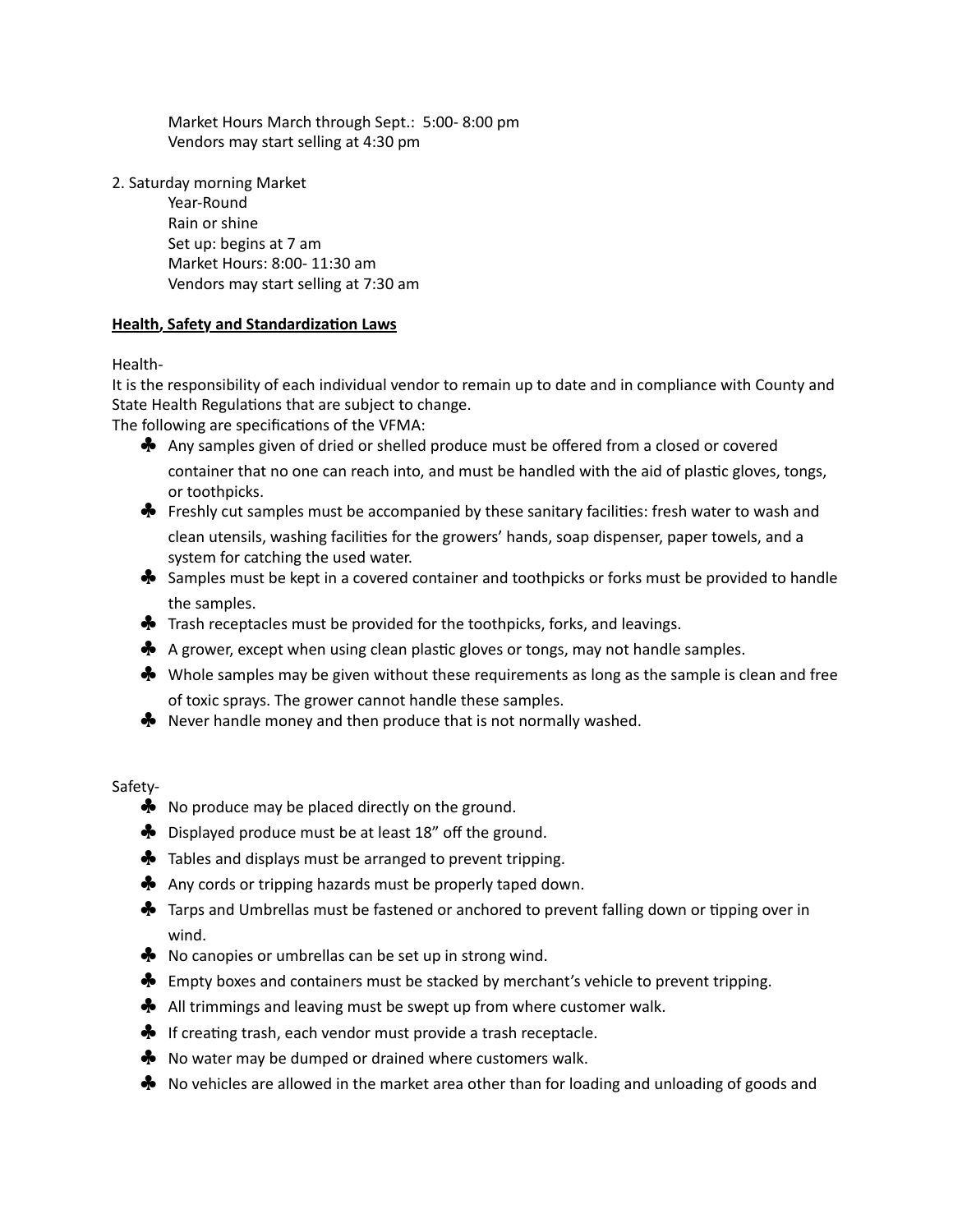must be done 30 minutes before the start of the market and a minimum of 15 minutes after the market ends AND when there are no longer customers in the market foot traffic space OR until the manager deems it safe to do so.

◆ Absolutely NO VEHICLE may enter, move or leave the market during the hours of operation- or until the market manager deems it safe to do so.

Standardization-

- $\clubsuit$  No straight culls, even from a grower's own packing shed may be sold.
- $\clubsuit$  All produce must contain at least 70% #1 quality or straight field run.
- ◆ Some scarred fruit from hail or wind damage, under-size or over-size fruit considered good and wholesome may be sold with the consumer's knowledge of such defects.
- Any produce infested or damaged by insects, has open wounds, or in a stage of deterioration may not be sold or displayed.
- ◆ Sub-standard produce, as determined by the County Ag. Inspector, the County Health Dept, or the market manager, can be ordered off the sellers table and cannot be sold at the market. Noncompliance can result in VFMA expulsion and possible certificate suspension.
- $\clubsuit$  Produce may be sold to a customer for re-sale if it is of #1 quality and packed in the correct standardized container for that product and properly labeled.

# **Food Stamps/WIC**

To participate in WIC and the EBT/Food Stamp Program the individual farmers must maintain active membership according to WIC specifications and follow WIC requirements according to WIC Annual Rules.

Vendors participating in WIC may accept WIC coupons for fresh fruits and vegetables as long as the product being sold meets their requirements. The vendor must redeem coupons.

All market vendors may accept market EBT script for qualified items.

Market members are expected to treat all WIC and EBT participants in a fair and equitable manner.

# **Violation**

Any violation of rules and regulations, state or local, may result in a citation being issued to the offender by the market manager. After 1 verbal warning and two written citations the offender can be prevented, with the approval of the VFMA Board of Directors, from participating in VFMA farmers' markets and have their membership to the VFMA be reviewed with the potential of expulsion. State violations will be reported to the County Agriculture Commissioner's office and Health Department and may result in the grower's certificate or business' licenses being cancelled or fined.

A member that is cited by the Department of Agriculture or the Environmental Health Department and/ or causes a re-inspection will be responsible for the re-inspection fees. A producer or member whose violation results in a penalty or fine against VFMA will be responsible for reimbursement of that penalty or fine.

# **Appeals**

All rules and regulations must be enforced by the market manager and governing board in a fair and equitable manner. If any grower feels he or she has been unjustly treated, the may request a meeting with the governing board and market manager to air their grievances. Upon review of the situation, the